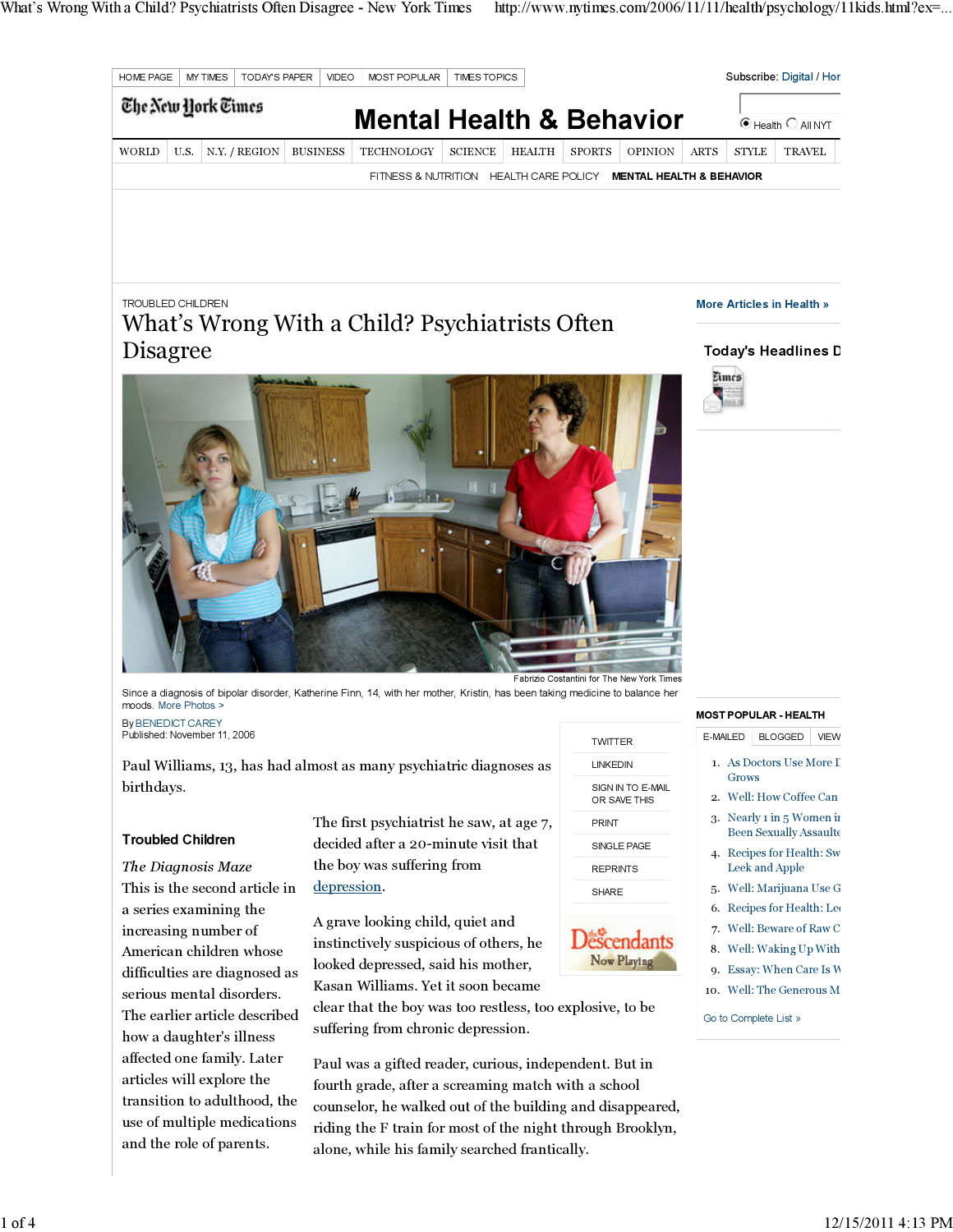## Readers' Opinions

# Troubled Children

The Times's Benedict Carey answered questions about this article on Monday. Read the Discussion

# First Article in This Series:

Living With Love, Chaos and Haley (Oct. 22, 2006)

### Multimedia



Diagnosing Psychiatric Disorders



Diagnosing Psychiatric Problems



#### Related

Navigator: Information on Mental Health

#### Readers' Opinions

Forum: Mental Health and Treatment

Enlarge This Image

It was the second time in two years that he had disappeared for the night, and his mother was determined to find some answers, some guidance.

What followed was a string of office visits with psychologists, social workers and psychiatrists. Each had an idea about what was wrong, and a specific diagnosis: "Compulsive tendencies," one said. "Oppositional defiant disorder," another concluded. Others said "pervasive developmental disorder," or some combination.

Each diagnosis was accompanied by a different regimen of drug treatments.

By the time the boy turned 11, Ms. Williams said, the medical record had taken still another turn — to bipolar disorder – and with it a whole new set of drug prescriptions.

"Basically, they keep throwing things at us," she said, "and nothing is really sticking."

At a time when increasing numbers of children are being treated for psychiatric problems, naming those problems remains more an art than a science. Doctors often disagree about what is wrong.

A child's problems are now routinely given two or more diagnoses at the same time, like attention deficit and bipolar disorders. And parents of disruptive children in particular — those who once might have been called delinquents, or simply "problem children" — say they hear an alphabet soup of labels that seem to change as often as a child's shoe size.

The confusion is due in part to the patchwork nature of the health care system, experts say. Child psychiatrists are in desperately short supply, and family doctors, pediatricians, psychologists and social workers, each with their own biases, routinely hand out diagnoses.

But there are also deep uncertainties in the field itself. Psychiatrists have no blood tests or brain scans to diagnose mental disorders. They have to make judgments, based on interviews and checklists of symptoms. And unlike most adults, young children are often unable or unwilling to talk about their symptoms, leaving doctors to rely on observation and information from parents and teachers.

Children can develop so fast that what looks like attention deficit disorder in the fall may look like anxiety or nothing at all in the summer. And the field is fiercely divided over some fundamental questions, most notably about bipolar disorder, a disease classically defined by



Hugh Jackman pants on ALSO IN THEATER »

Switched at rebirth A love affair with music, m

### nytimes.com

ADVERTISEMENTS



My Book Live. Your data, safe home, accessible from anyw

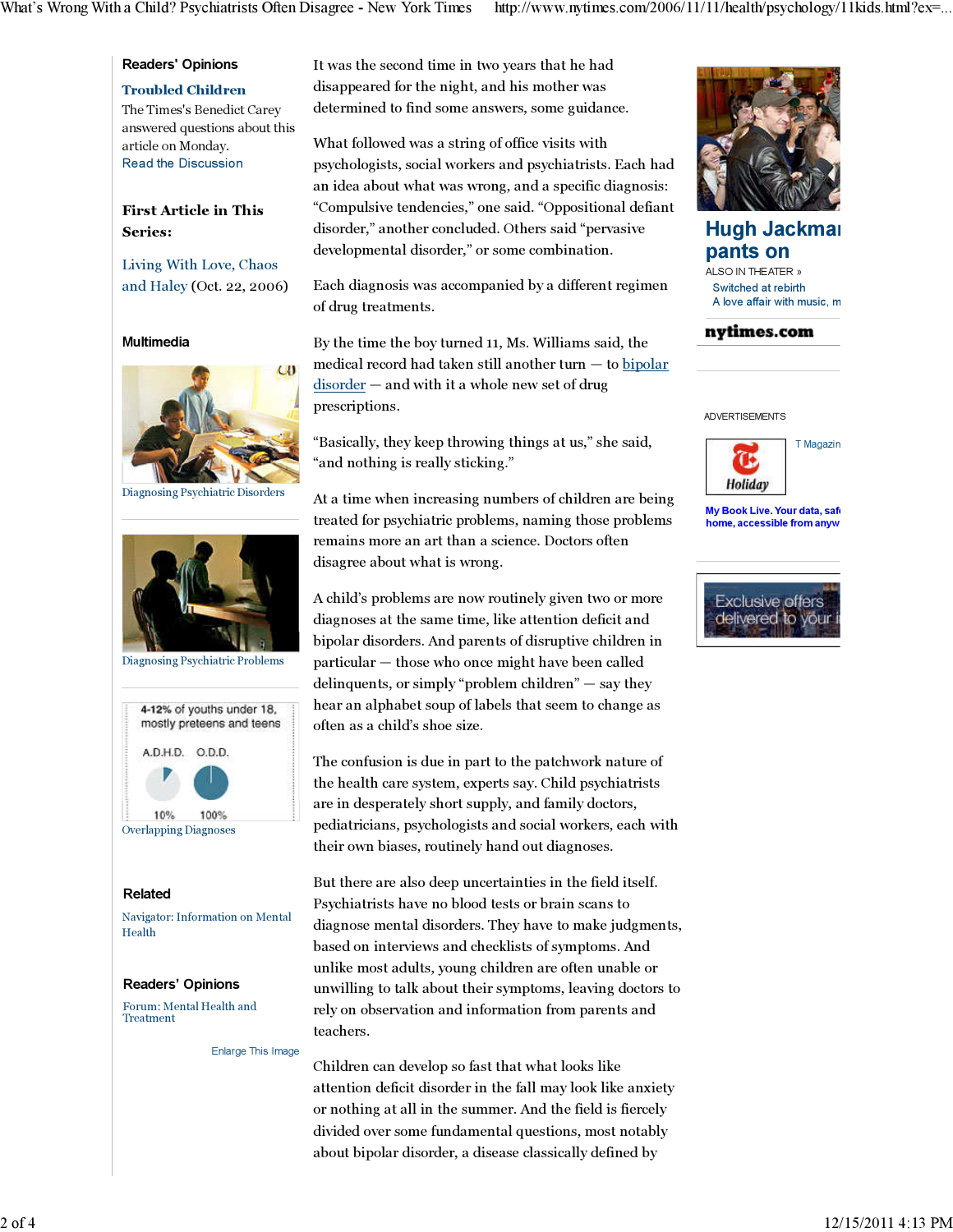

Nicole Bengiveno/The New York Times "Sometimes they help, sometimes they don't. Sometimes they make me feel like another person, like not normal, said Paul Williams, who at age 13 has taken a wide variety of psychiatric drugs. More Photos »

moods that zigzag between periods of exuberance or increased energy and despair. Some experts say that bipolar disorder is being overdiagnosed, but others say it is too often missed.

"Psychiatry has made great strides in helping kids manage mental illness, particularly moderate conditions, but the system of diagnosis is still 200 to 300 years behind other branches of medicine," said Dr. E. Jane Costello, a professor of psychiatry and behavioral sciences at Duke University. "On an individual level, for many parents and families, the experience can be a disaster; we must say that."

For these families, Dr. Costello and other experts say, the search for a diagnosis is best seen as a process of trial and

error that may not end with a definitive answer.

If a family can find some combination of treatments that help a child improve, she said, "then the diagnosis may not matter much at all."

## A Kaleidoscope of Diagnoses

The most commonly diagnosed mental disorders in younger children include attention deficit hyperactivity disorder, or A.D.H.D., depression and anxiety, and oppositional defiant disorder.

All these labels are based primarily on symptom checklists. According to the American Psychiatric Association's diagnostic manual, for instance, childhood problems qualify as oppositional defiant disorder if the child exhibits at least four of eight

behavior patterns, including "often loses temper," "often argues with adults," "is often touchy or easily annoyed by others" and "is often spiteful or vindictive."

At least six million American children have difficulties that are diagnosed as serious mental disorders, according to government surveys — a number that has tripled since the early 1990s. But there is little convincing evidence that the rates of illness have increased in the past few decades. Rather, many experts say it is the frequency of diagnosis that is going up, in part because doctors are more willing to attribute behavior problems to mental illness, and in part because the public is more aware of childhood mental disorders.



More Articles in Health »



Get 50% Off The New York Times & Free All Digital Access.

Ads by Google what's this?